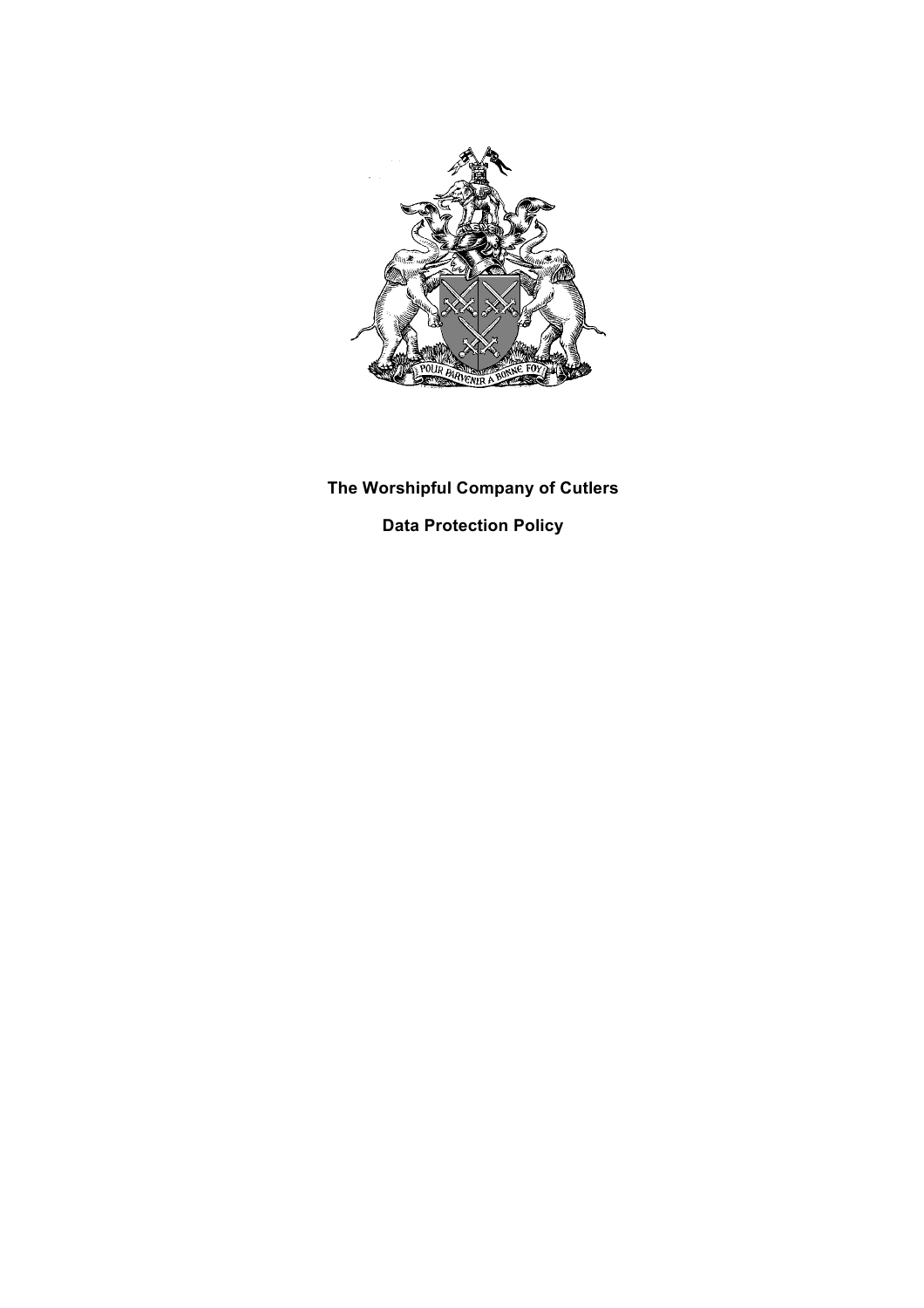## **THE WORSHIPFUL COMPANY OF CUTLERS DATA PROTECTION POLICY**

## **This policy covers the following:**

- 1. Background.
- 2. Applicable data protection law.
- 3. Key concepts of applicable data protection law.
- 4. The data protection principles.
- 5. Data subjects' rights.
- 6. Other requirements.
- 7. Third party processors.
- 8. Further information.

1. **Background.** In the course of running its day-to-day business and promoting its charitable and educational aims, The Worshipful Company of Cutlers (the '**Company**'), may collect and process information about its members and staff as well as members of the public such as enquirers and correspondents. The use of such information ('**personal data',** as explained in more detail below) is regulated by data protection law (the '**Data Protection Legislation**', explained below). This policy sets out how the Company intends to comply with the key rules that apply to the processing of personal data in the United Kingdom.

2**. Description of the Company's processing activities.** The Company regularly processes the following categories of personal data:

a. **Staff**: The Company has a small number of employees, about whom it holds personal data such as employment history, education and qualifications, and identifiers such as contact details and record of employment with the Company. Very occasionally, the Company may process information about its employees' health or medical details. The Company processes such employee personal data for ordinary staff administration purposes, including salary payment and conferring other benefits, conducting appraisals, training and management. It also collects personal data about prospective candidates in the recruitment process. The Company holds some information about its employees and former employees for archival and historical research purposes, for example, to maintain a roll of past Clerks.

b. **Members**: The Company holds the personal data of its past, present and prospective members (Liverymen and Freemen). The personal data held includes members' education and employment history, qualifications, personal and family circumstances, as well as financial and contact details. The Company processes such personal data in order to administer membership, to organise events such as meetings and social events, and to collect subscription fees. It also processes members' personal data for fundraising purposes including seeking endowments such as gifts, trusts and bequests. The Company holds some information about its members for archival and historical research purposes, for example, to maintain a roll of past Liverymen and Freemen.

c. **Beneficiaries**: The Company's charitable and educational activities have been a fundamental objective throughout its history. In order to further its charitable and educational aims, the Company may process personal data about beneficiaries and potential beneficiaries, which may include personal, family and financial circumstances, education, and employment history. The Company may occasionally process information about beneficiaries' or prospective beneficiaries' health or medical details. The Company may also process personal data about its beneficiaries for historical and archiving purposes.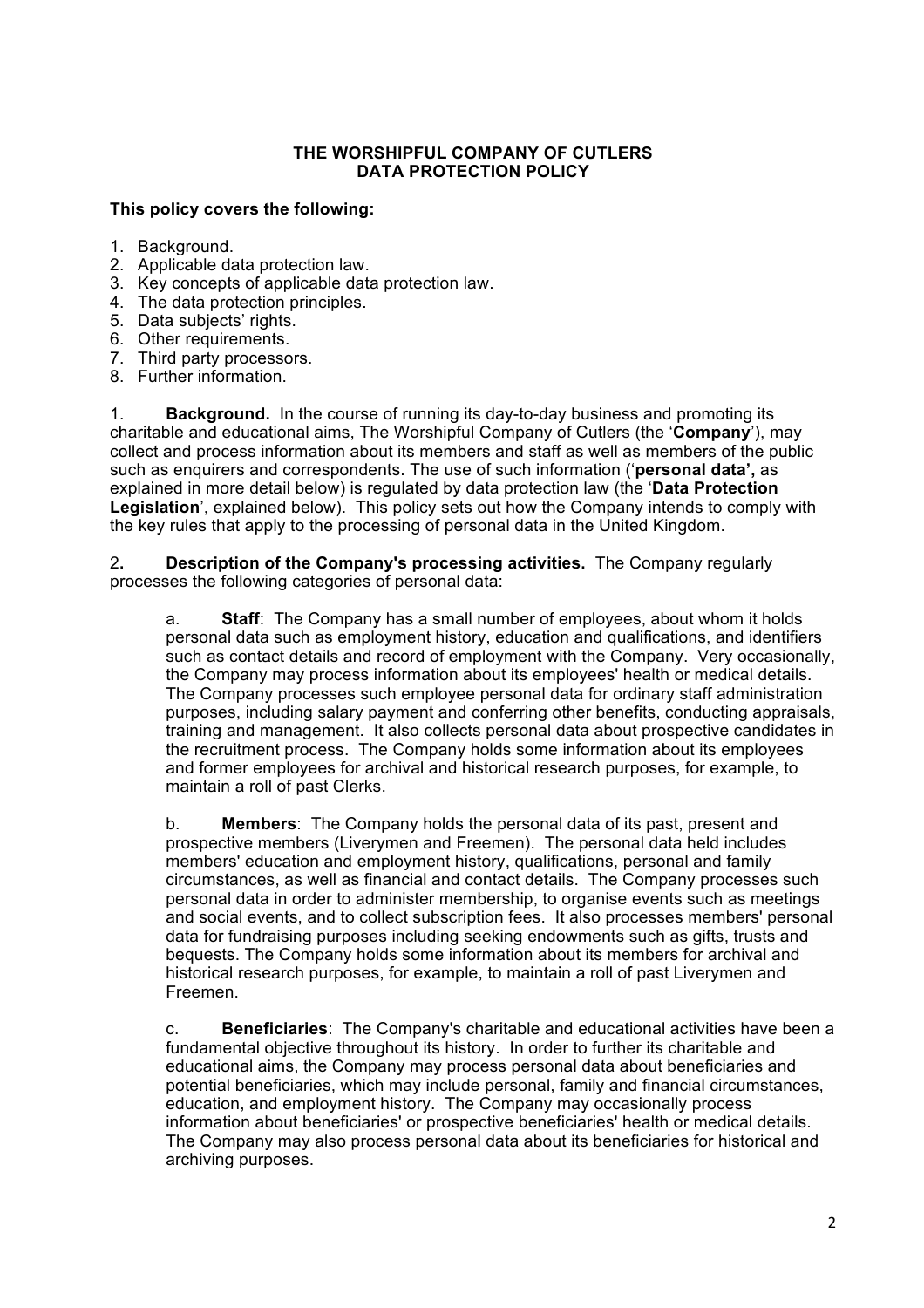d. **The Public**: The Company may enter into correspondence with members of the public, such as enquirers, correspondents. When it does so, the Company may collect incidental personal data such as contact details and personal circumstances, and processes such personal data in order to respond to queries and deal with ad hoc issues.

e. **Suppliers**: The Company processes personal data concerning its suppliers of goods and services, including identifiers such as contact details, financial information and purchase history. The Company processes such information in order to purchase goods and services, to pay its suppliers and to maintain its accounts and records. .

3. This policy does not document every part of the Data Protection Legislation which may be relevant, but merely focuses on the key aspects that are likely to be applicable to the Company. Should other issues arise in practice not covered by this policy, the Company will consider these separately at the time. The Company will review this policy annually, and may amend it from time to time as it sees fit.

4. **Applicable Data Protection Law.** Data protection law in England and Wales is primarily found in the Data Protection Act 1998 ('DPA'). With effect from 25<sup>th</sup> May 2018, the DPA will be repealed and superseded by the General Data Protection Regulation ('**GDPR**'). The GDPR will be supplemented by the Data Protection Act 2017. In this policy, any reference to the Data Protection Legislation means the DPA, or the GDPR, as supplemented by the Data Protection Act 2017 ('**DPA 17**'), whichever is in force at the time.

5. The DPA is enforced in England by the Information Commissioner, operating through the Information Commissioner's Office (the '**ICO**'). The ICO publishes guidance on the DPA and has a broad range of powers, including the ability to issue fines of up to £500,000 for breaches. The ICO will enforce the GDPR when it takes effect in May 2018. Under the GDPR, the ICO will have greater powers, including the ability to issue fines of up to 4% of annual turnover, or €20,000,000, (whichever is greater) and to conduct compulsory audits of organisations' data handling practices.

6. **Key Concepts of Applicable Data Protection Law**. The Data Protection Legislation relies on a number of key definitions, which are explained below.

a. **Personal Data.** 'P*ersonal data*' means any information relating to an identified or identifiable natural person (a 'data subject', which is explained in more detail below). An identifiable natural person is one who can be identified, directly or indirectly, in particular by reference to an identifier such as a name, an identification number, location data, an online identifier, or to one or more factors specific to the identity of that natural person.

The Company will hold personal data about its past, present and prospective members, staff and members of the public such as beneficiaries, as well as its suppliers. The Company may hold such personal data both in electronic and hard copy format, in records, correspondence and minutes.

b. **Processing.** 'P*rocessing*' means any operation or set of operations which is performed on personal data or on sets of personal data, whether or not by automated means, such as collection, recording, organisation, structuring, storage, adaption or alteration, retrieval consultation, use, disclosure by transmission, dissemination or otherwise making available, alignment or combination, restriction, erasure or destruction. Processing is interpreted very broadly, so that almost all activities organisations carry out in relation to their personal data are captured by the definition.

The Company understands that it will generally be deemed to be processing any personal data that it may collect, record, store and/or disclose.

c. **Controller.** 'C*ontroller*' means the natural or legal person, public authority, agency or other body, which determines the purposes and means of the processing of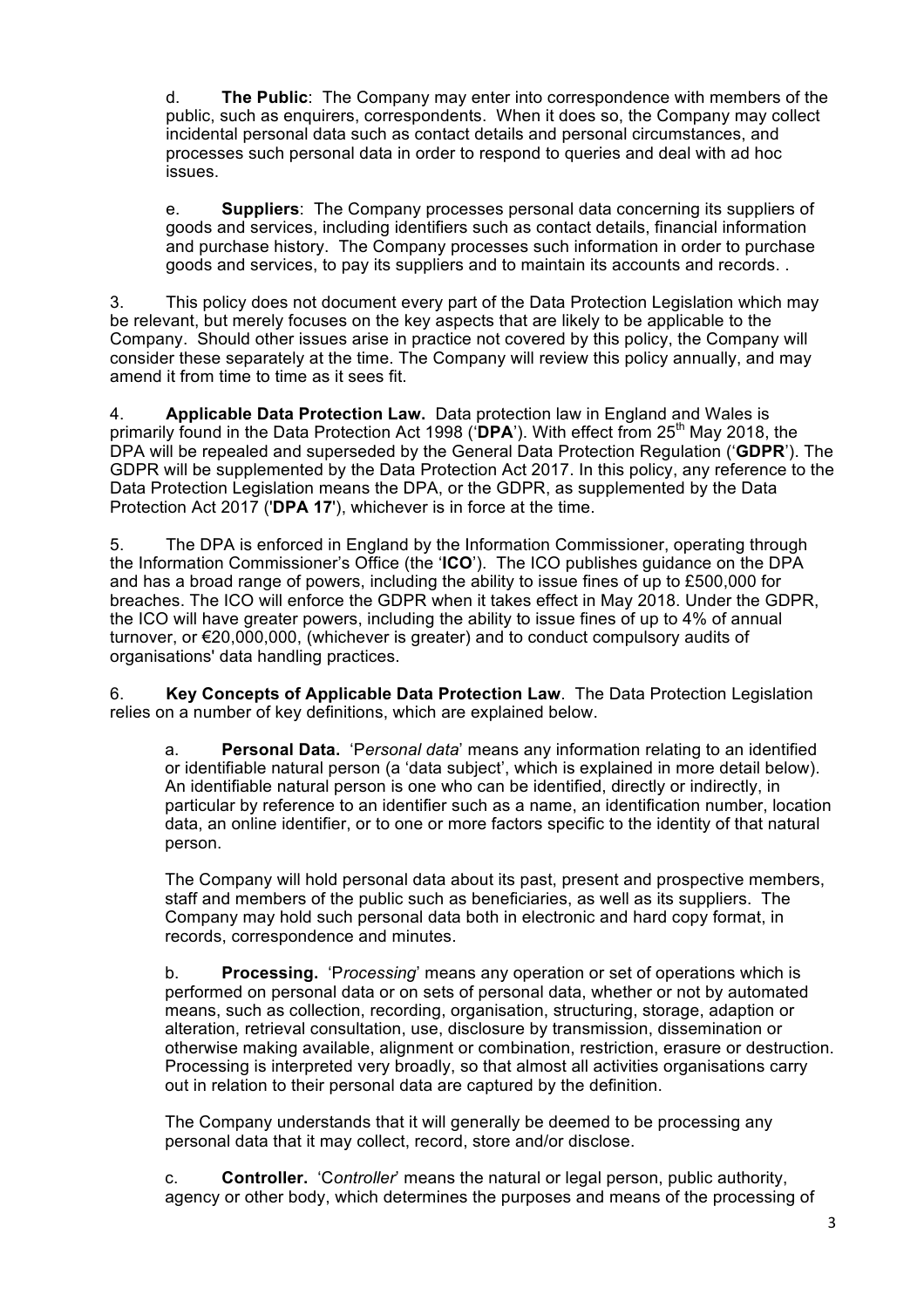personal data. The Data Protection Legislation applies to controllers, who must comply with its requirements. The Company will generally be the controller in relation to the personal data of its members, staff and members of the public such as beneficiaries and enquirers, and suppliers.

d. **Processor.** '*Processor*' means a natural or legal person, public authority, agency or other body which processes personal data on behalf of the controller. Where a controller uses a processor to process personal data on its behalf, the controller must only use a processor that provides sufficient guarantees to ensure that personal data is processed securely, and in accordance with the requirements of the GDPR.

e. **Special Categories of Personal Data.** 'S*pecial categories of personal data*' means personal data revealing racial or ethnic origin, political opinions, religious or philosophical beliefs, or trade union membership, genetic or biometric data, data concerning health (including medical data, and medical records, for example), or concerning an individual's sex life or sexual orientation. The special categories of personal data require a higher standard of care. If a personal data breach (as defined below) occurs that involves the loss of any of the special categories of personal data, the ICO will regard this as a serious breach. With the exception of 'dietary requirements' and possibly CVs, the Company is generally unlikely to hold a significant volume of the special categories of personal data, although it will ensure that all such information is handled accordingly.

f. **Data Subject.** '*Data subject*' means an individual to whom personal data relate. Within the Company these will be employees, members, quests and suppliers.

g. **Personal Data Breach.** 'P*ersonal data breach'* means a breach of security leading to the accidental or unlawful destruction, loss, alteration, unauthorised disclosure of, or access to, personal data. A personal data breach may be accidental, such as a system failure, or loss of an electronic or physical file, or malicious, such as a cyberattack. In the event that the Company suffers a personal data breach, it will take specific steps, explained below in this policy.

7. **Data Protection Principles.** The data protection principles are standards which the Company will observe when processing personal data. These principles are as follows:

a. **Fairness, Lawfulness and Transparency.** This is the most important of the data protection principles and comprises three elements; fairness, lawfulness and transparency. In more detail:

1) **Fairness:** The Company will not process individuals' personal data in a way that an individual would not have reasonably expected. Collecting personal data on the pretext of one purpose and then using it for another, unrelated purpose is unfair and will not be countenanced. All Company data Processors will consider whether their use of personal data would fall within the reasonable expectations of the affected data subjects.

2) **Transparency:** The Company will provide certain prescribed information to individuals when processing their personal data, including the organisation's identity, the purposes for which personal data are being processed, or are to be processed, and any third party recipients of the personal data. This will take the form Privacy Notices to members, prospective members and guests .

3) **Lawfulness:** The Company will only process data under one of the following lawful grounds

a) The data subject has given his or her **consent** to the processing. To be valid, consent must be freely-given, informed (by way of the transparency notice, explained above) specific, and capable of withdrawal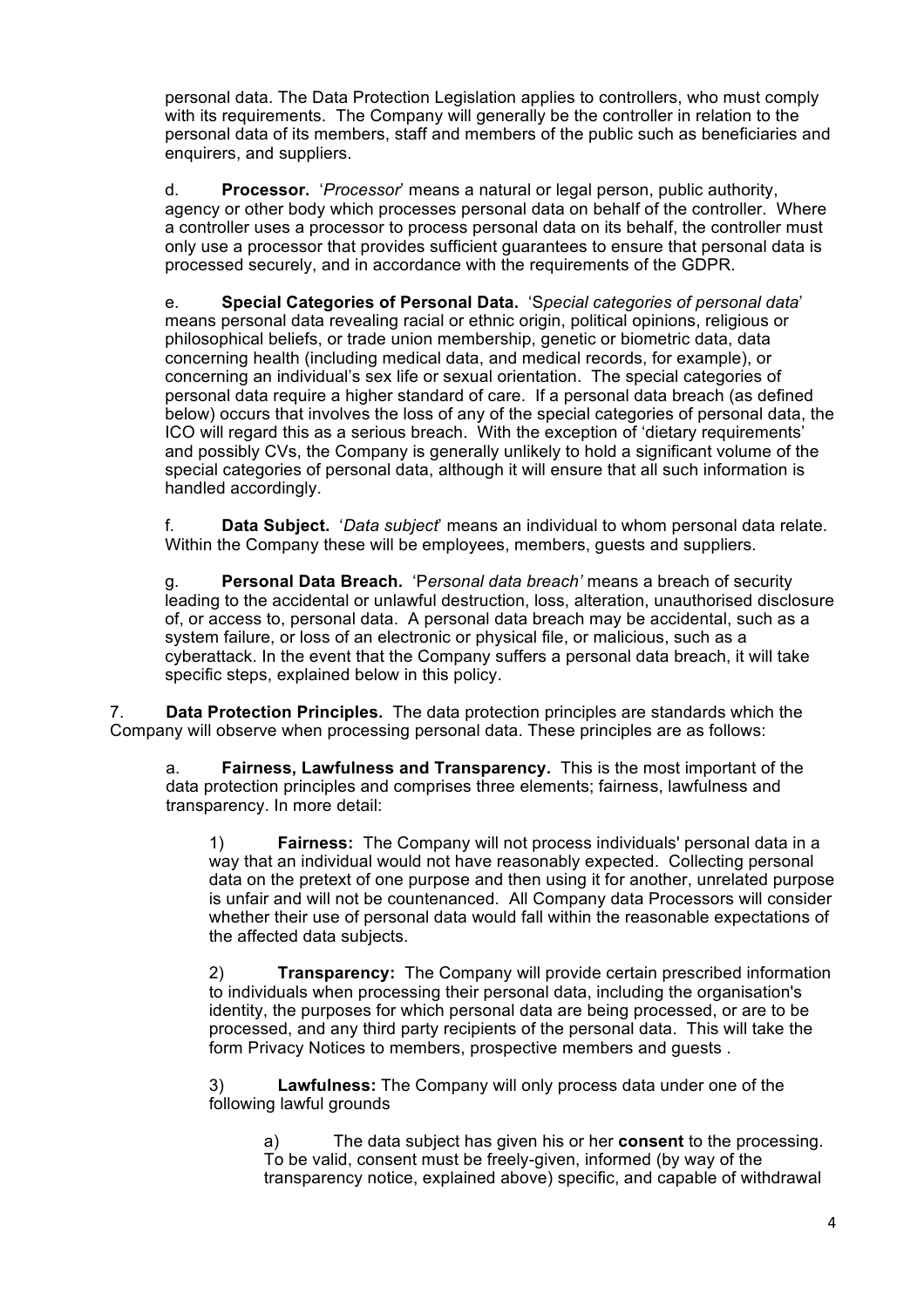at any time, without detriment to the data subject. Consent will not be inferred from the absence of an objection.

b) Processing is necessary for the **performance of a contract** to which the data subject is a party, or in order to take steps at the request of the data subject prior to entering into a contract.

c) Processing is necessary for **compliance with a legal obligation** to which the controller is subject.

d) Processing is necessary in order to protect the **vital interests of the data subject** or of another person.

e) Processing is necessary for the performance of a task carried out in the **public interest** or in the exercise of official authority vested in the controller.

f) Processing is necessary for the purposes of **legitimate interests** pursued by the controller or by a third party except where such interests are overridden by the interests or fundamental rights and freedoms of the data subject which require the protection of personal data.

In practice, the Company will usually be able to rely on the second and sixth grounds (performance of a contract, and the legitimate interests ground) for many of its activities, mindful that the grounds for processing the special categories of personal data are different.

b. **Purpose Limitation.** This principle requires that the purposes for which personal data are processed are limited to those purposes specified in the transparency information that has been provided to the affected data subjects, and not processed for any further, incompatible purposes. The Company will only process personal data it holds for those purposes specified in the website privacy notice, or other such transparency notice.

c. **Data Minimisation.** Personal data will be adequate, relevant and limited to what is necessary in relation to the purposes for which they are processed. The Company should will collect the personal data that is strictly necessary for the purpose for which it was collected, and will not collect additional, unnecessary personal data on a 'just in case' basis.

d. **Accuracy.** Personal data will be kept accurate, and up to date. The Company will ensure that any requests from data subjects to update their personal data are dealt with promptly, having satisfied itself as to the requester's identity.

e. **Storage Limitation.** Personal data will not be kept for longer than is necessary for the purposes for which the data are processed. The duration for which personal data are stored will be dictated by applicable legal, business or other reasons, such as retention periods driven by tax legislation.

If the Company cannot establish a valid legal, business or other reason for retaining personal data, (once again not 'just in case' basis) it will be securely deleted. The Company will specify the periods for which personal data are stored in a record retention policy. After the storage period has expired, personal data should be deleted.

Note that the Company may store some categories of personal data for longer periods where such processing is solely for archiving purposes in the public interest, or historical research purposes. In such cases, the Company must implement appropriate safeguards, such as allowing data subjects to request deletion of some of their personal data.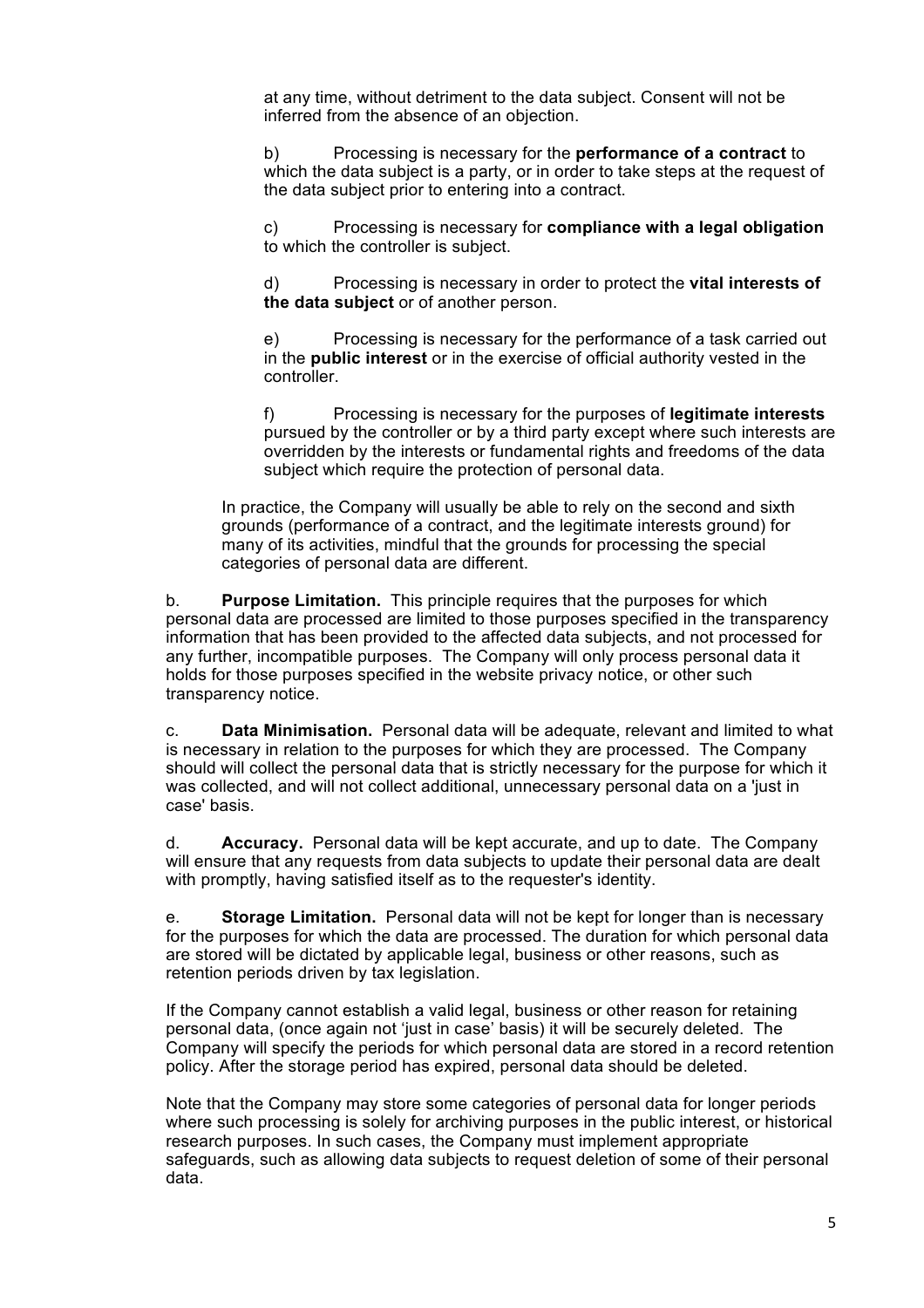f. **Integrity and Confidentiality.** Personal data must be processed in a manner that ensures its security, including protection against unauthorised or unlawful processing and against accidental loss, destruction or damage, using appropriate technical or organisational measures.

The Company should take appropriate measures that are proportionate to the risk associated with the personal data it holds. Such measures may be technical, such as encryption and password protection of electronic devices and electronic storage media (e.g. USB drives), or organisational, for example, by operating a layered access policy, appropriate vetting of staff who have access to personal data, conducting appropriate due diligence on any third parties that process personal data on the Company's behalf, and binding them by an appropriate engagement contract. The Company should consider regularly reviewing and testing its security measures.

g. **Accountability**. Controllers are responsible for compliance with the principles explained above, and must be able to demonstrate compliance. The Company must be in a position of being able to provide evidence of compliance, for example, by way of a data protection policy, documented data protection reviews and a record of data protection training.

8. **Data Subjects' Rights.** Data Protection Legislation confers a number of rights upon data subjects, which controllers must observe. Data subjects' rights are a cornerstone of The Data Protection Legislation, and must be dealt with promptly should one arise. The Company is unlikely to receive data subject requests on a regular basis so this Policy does not go into detail but the Company must be able to recognise a request from a data subject to exercise his or her rights, should one arise. The most relevant of these rights, from the Company's perspective, are summarised below:

a. **Data Subject Access Requests.** Data subjects are entitled to access their personal data held by the Company on request (Article 15 GDPR). The response to a data subject access request must include certain information, such as: the purposes of the processing; the recipients (or categories of recipient) to whom the personal data have or will be disclosed; and individuals' rights to have their data corrected, deleted or to restrict the processing of their data.

This information will be provided to data subjects free of charge and within one month of the request.

b. **The Right to be Forgotten.** Data subjects have the right to request the Company erase all data held in respect of them. However, the right to be forgotten is not an absolute right, and the Company is only obliged to give effect to a request in a number of specific situations, the most relevant of which are likely to be:

1) Where the purpose for which the personal data were processed no longer applies.

2) Where the Company's processing of the personal data is based on consent and the data subject withdraws his or her consent.

c. **The Right to Rectification.** Data subjects have the right to have incorrect personal data about them corrected without undue delay and the Company will endeavour to ensure that any personal data it processes is up to date and correct. Where an error or inaccuracy is discovered, the Company will correct this as soon as possible.

d. **The Right to Data Portability.** Data subjects have the right, in certain circumstances, to access their data in machine-readable format and, where technically possible, to have their data transferred directly from the Company to another data controller (Article 20 GDPR). However, the circumstances in which the right to data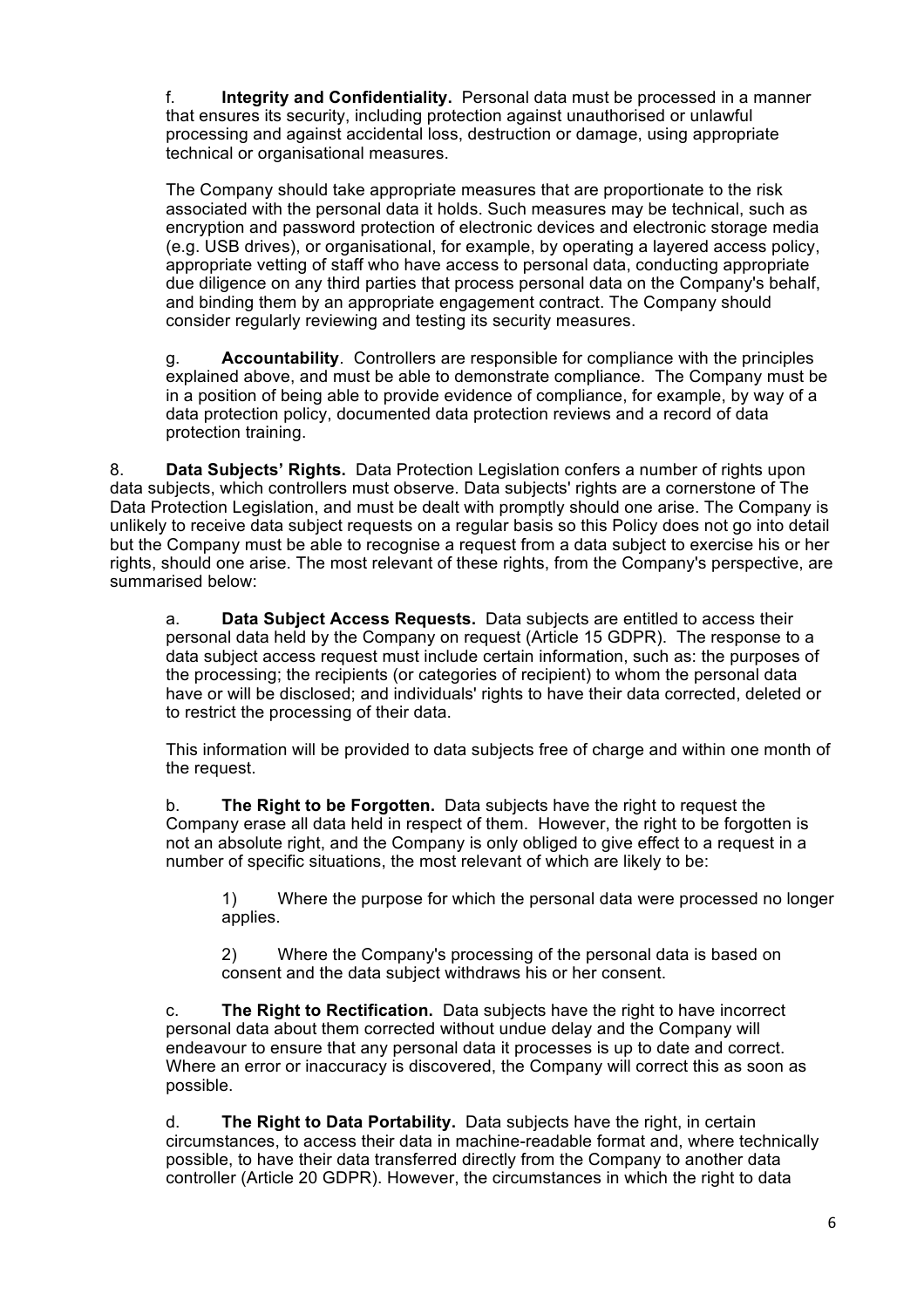portability arises are limited and, at present, seem unlikely to be relevant to the Company.

e. **The Right to Object.** Data subjects have the right, in a number of specific circumstances, to object to having their personal data processed. Data subjects may also object to their personal data being processed by the Company for direct marketing purposes.

9. **Other Requirements.** The Company must process personal data in accordance with the principles explained above. Additional requirements are as follows:

a. **Breach Notification.** In the case of a data protection breach, the Company will inform the Information Commissioner's' Office within 72 hrs of the personal data breach occurring.

b. **Reporting Breaches to the ICO.** However, this notification requirement does not apply where the breach "*is unlikely to result in a risk to the rights and freedoms*" of the individuals concerned. The notification will include the information specified in Article 33(3) of the GDPR, and where it is not possible to provide all the information at once, it will be provided in phases.

c. **Reporting Breaches to Individuals.** Where a data security breach occurs, and it is likely to result in a "high risk" to the rights and freedoms of the individuals concerned, the Company will notify the affected individuals immediately*.* Article 34(2) of the GDPR specifies what information must be provided. However, the Company is not required to notify data subjects and will not do so if:

1) The personal data concerned had been rendered unintelligible (for example, by way of encryption).

2) Subsequent measures have been taken by the Company so that there is no longer a high risk to the individuals.

3) It would involve disproportionate effect to communicate to each affected data subject individually, although where this applies then a general public communication must be made.

The Company will maintain a schedule of data breaches to comply with Article 33(5) of the GDPR.

d. **Data Protection Impact Assessments (DPIAs).** A DPIA consists of a documented consideration and evaluation of the data protection risks arising from a proposed new processing activity, along with recommended mitigation strategies to address the risks. However as the Company does not believe that the nature of its processing is such that there is likely to be a high risk to the rights and freedoms of the data subjects whose personal data it holds, the Company does not believe that it is necessary for it to undertake any DPIAs.

The Company will keep this conclusion under review, including any guidance issued from ICO, or practice in other similar schemes

10. **Third Party Processors.** Appropriate due diligence will be conducted on 3rd party data processors and ensure that the processor has appropriate technical and organisational measures in place to keep data secure; and that the processor's staff who will be engaged in processing personal data on behalf of the Company are subject to a duty of confidentiality and receive regular training in data protection matters. Any agreement with a 3<sup>rd</sup> Part Processor will be supported by an appropriate contract was in place.